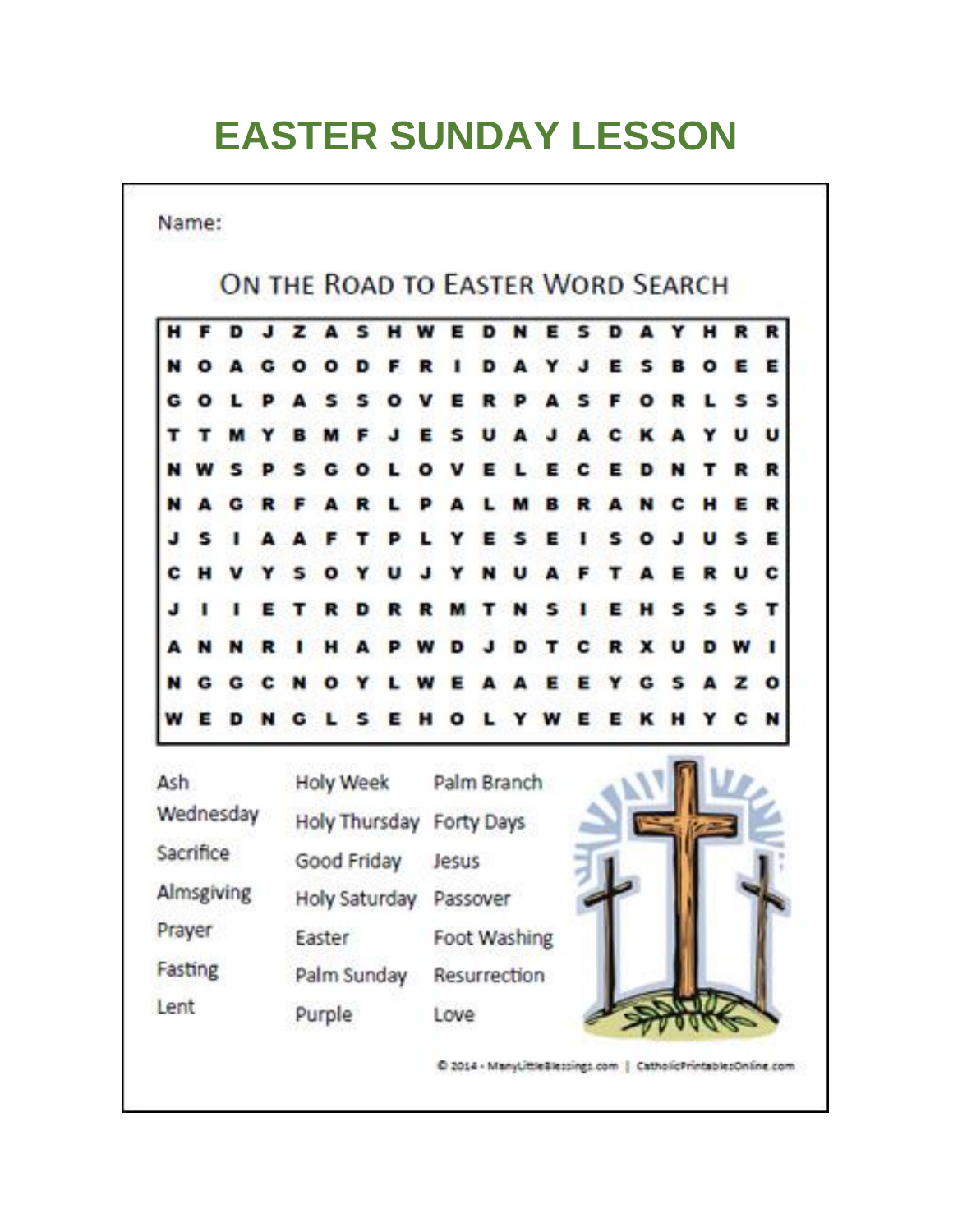### **LESSON SCRIPT**

**-------------------------------------------------------------------------------**

#### **MATTHEW 28, LUKE 24**

Last week, we talked about Jesus' death. He was put in a tomb, and all his friends were super sad because he was dead… but something kind of magical happened. Except it wasn't exactly magic. It was just Jesus doing what only He could have done. Let's open up John 20.

*Early on the first day of the week, while it was still dark, Mary Magdalene came to the tomb and saw that the stone was moved away from the entrance. She ran at once to Simon Peter and the other disciple, the one Jesus loved, breathlessly panting. "They took the Master from the tomb! We don't know where they've put him."*

*John 20:1-2*

So, Mary Magdalene goes to the tomb where Jesus was, mostly because she wants to put spices on him so he doesn't start smelling like… well, like a dead guy. She gets there, she looks inside, and BAM. Nobody's there. He disappeared! So Jesus disappears, and Mary runs back to Simon Peter and tells him she can't find Jesus, and I'm sure he laughed at her. "Oh, where was the last place you put him?"

Well, ok maybe he didn't say exactly that!

So they all go to the tomb together.

Mary stood outside the tomb weeping. As she wept, she knelt to look into the tomb and saw two angels sitting there, dressed in white, one at the head, the other at the foot of where Jesus's body had been laid. They said to her, "Woman, why do you weep?"

"They took my Master," she said, "and I don't know where they put him." After she said this, she turned and saw Jesus standing there. But she didn't recognize him.

"Mary", He says. And instantly Mary recognizes the voice. "Rabboni!" or "Teacher!"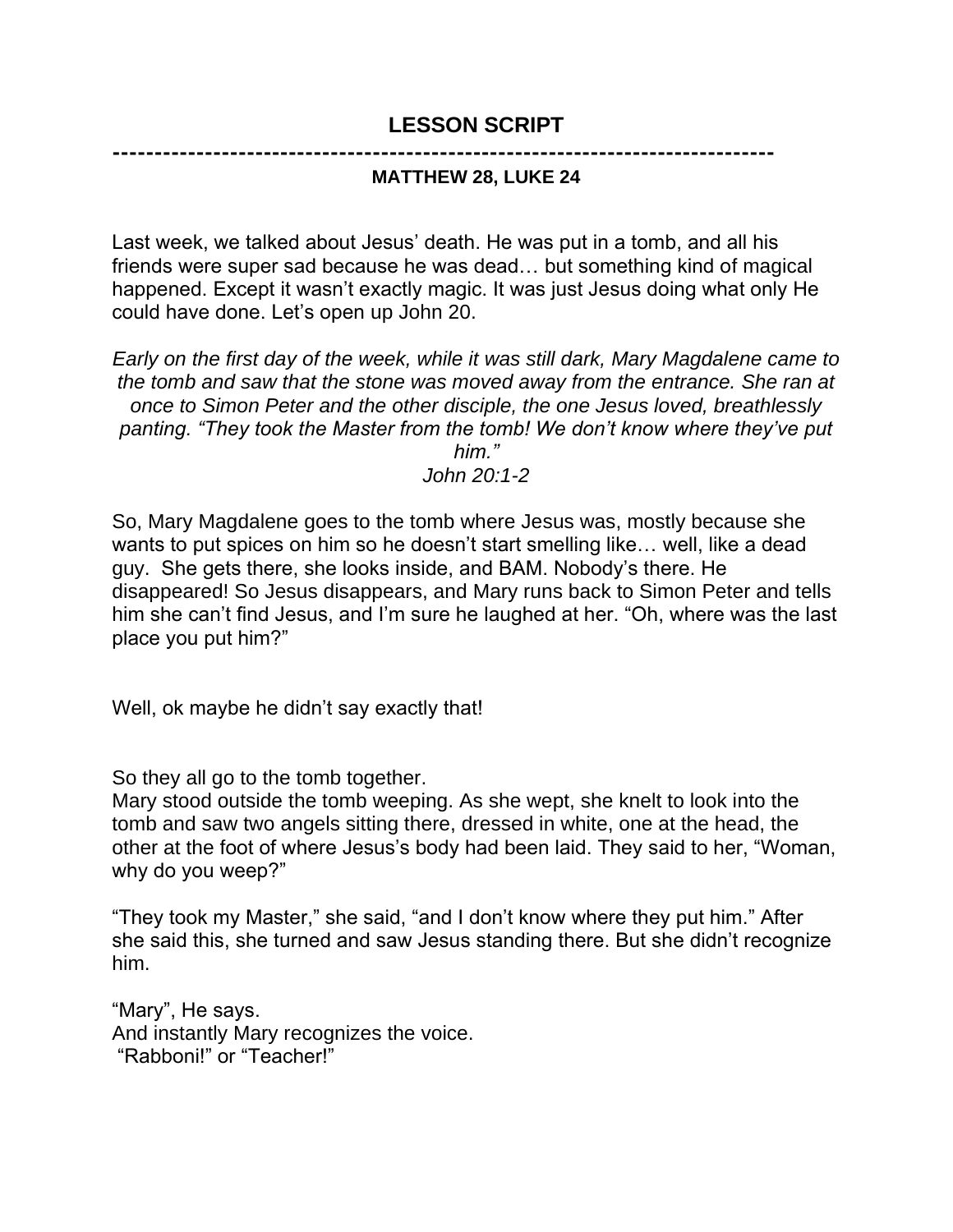Jesus said, "Don't cling to me, for I have not yet ascended to the Father. Go to my brothers and tell them, 'I ascend to my Father and your Father, my God and your God."

Mary Magdalene went, telling the news to the disciples. "I saw the Master!" and she told them everything he said to her.

Wait, what? So Jesus goes missing from His tomb, and now He shows up in front of her and is… not dead anymore. Even though everyone just saw Him die the other day. Not only did they see Him die, they buried him! The man was big-time dead, no faking. And now He was standing in front of her… so what does that mean?

That's right… It means Jesus rose from the dead. That's pretty amazing, right? But what does it mean for you and for me?

Do any of you know?

Jesus rising from the dead is a huge deal. In fact, you could say that everything Jesus ever did hinges on Him rising from the dead… Do you know why?

Jesus told everyone He was the Son of God. He made all of these claims, and one of them was that He was sent from God—God, who can do anything. He claimed to be able to save us from our sins by dying for us.

But none of that matters if Jesus doesn't rise from the dead. Jesus proved He had the power to do everything He said, because He had the power nobody else ever had: to defeat death.

If Jesus hadn't been raised from the dead, death would have proven to be more powerful than Him. It would mean that Jesus wasn't all that He said he was. But Jesus DID rise from the dead, and He proved, once and for all, that He had the power to do anything and everything he said… and that we could trust Him.

So when Jesus says he can move mountains, we can believe Him. When Jesus says He loves us, we can believe Him. When Jesus says our sins are forgiven, we can believe Him. When Jesus says we are now able to be with God, we can believe Him.

When Jesus defeated death, he showed all of us that death isn't the end of us. That no matter how grim and gloomy life gets, Jesus can defeat it. He showed us that life is greater than death.